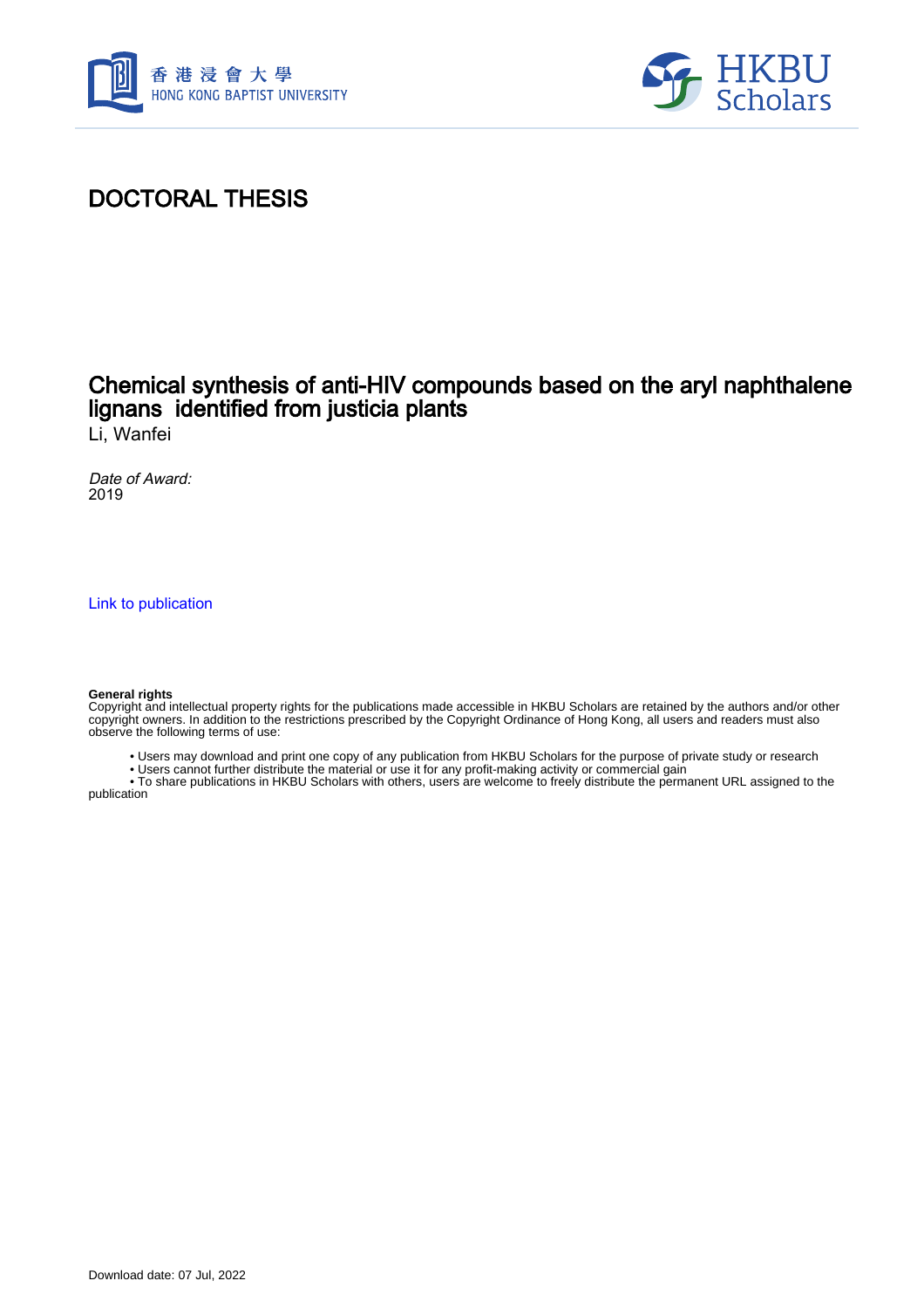### **ABSTRACT**

<span id="page-1-0"></span>**Background**: Natural products have been a rich source for the discovery of lead compounds in modern drug discovery. 6,7'-Cyclolignans are a class of secondary metabolites which are widely distributed in more than 20 families. This important class of lignans continue to attract the interest of the pharmaceutical industry owing to their remarkable biological benefits, particularly for their anti-tumor and antiviral properties. Arylnaphthalene lignans (ANLs) belong to 6,7'-cyclolignans which contain a 2,3 dimethyl-1-phenyl-naphthalene core structure. ANLs are widely distributed in plants. *Justicia* cf. *patentiflora* was identified as an anti-HIV (human immunodeficiency virus) plant lead through the screening of more than 3,500 plant extracts. Bioassay-directed fractionation of the methanol extract of the stems and barks of this plant has led to the isolation of three ANL glycoside compounds, which displayed potent inhibitory activity against broad HIV clinical strains with  $EC_{50}$  values in the range of 14-37 nM [Zidovudine (AZT): 77-95 nM]. They also showed significant inhibitory effects against drug-resistance HIV strains. Thus, the ANL glycosides have high potential as lead molecules for the development of new therapeutic drugs for HIV/AIDS.

**Objectives**: 1) To establish an efficient route for the total synthesis of ANL compounds and to synthesize a library of ANL compounds through the established total synthetic approach; 2) To evaluate the cytotoxicities and anti-HIV activities of the synthesized ANLs; 3) To elucidate the structure activity relationship (SAR) of ANLs as a basis for the optimization of drug efficacy, improvement of pharmacokinetic properties as well as minimization of the toxicity of ANLs; 4) To synthesize potent anti-HIV ANL molecules with high selectivity.

**Methods**: To achieve these objectives, a synthetic route for ANL was designed and a broad series of ANL derivatives were synthesized *via* modifications of rings A and B, as well as the functionalities at C-7. The synthesized compounds had been evaluated

ii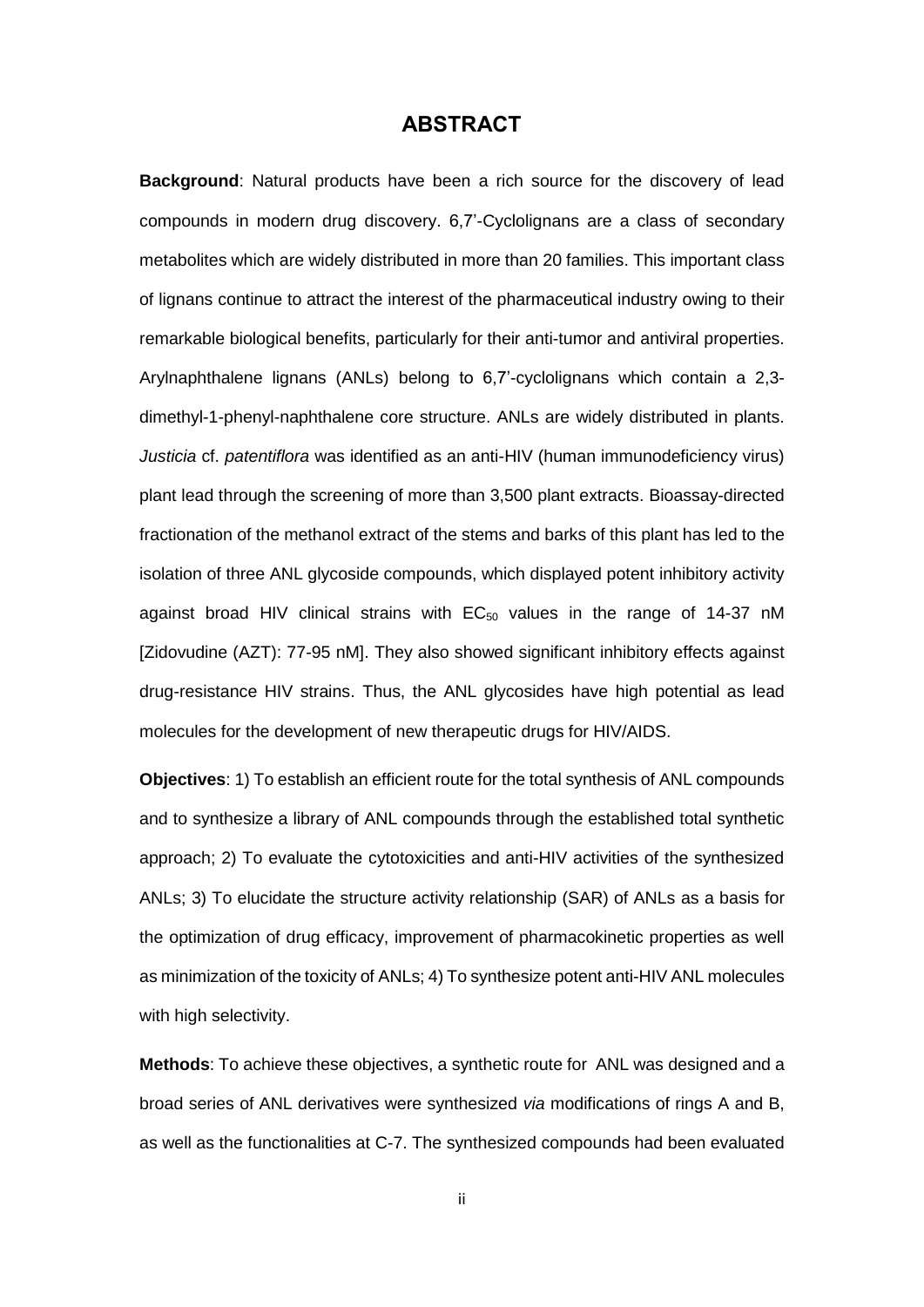for their toxicity and antiviral activities. Cytotoxicity was determined using the SRB (Sulforhodamine B) assay, while anti-HIV activity was evaluated by utilizing the "One-Stone-Two-Birds" protocol.

**Results**: We have accomplished the total synthesis of the key intermediate diphyllin with more than 20 g. Our modification of ANL derivatives focused on substitutions, additions and different configurations of the C-7 position, ring A and ring B. Specifically, the different structural components of the ANLs were systematically modified, resulting in the formation of six groups of compounds. A total of 72 ANL compounds with various functional groups were synthesized. Their structures have been confirmed by the MS and NMR spectral data. All the synthesized ANL compounds were purified to have purity ≥ 95%. The SAR of ANL compounds was revealed based on the analysis of the antiviral and cytotoxicity data of these synthetic analogues. After structural modification, all the modified derivatives based on rings A and B (**groups 1** and **2**) showed activity reduction in terms of both cytotoxic and anti-HIV activities. However, the modification of C-7 yielded divergent results, which included the groups of **3**-**6**. Most compounds in **groups 3**-**5** displayed comparable inhibitory effect with diphyllin (**5**). **Group 6** represents the largest number of analogues among the six groups. In this group, the stereochemical properties and functionalization of the hydroxy groups on the sugar units are essential for their activities. Among these series of derivatives, compound **17b** showed significant high potency of anti-HIV activity with an  $EC_{50}$  value of 2.6 nM and SI of 815.

**Conclusion**: Using the synthesized diphyllin as the key intermediate, a compound library of 72 ANL derivatives was obtained. These compounds have been evaluated for their cytotoxicity and anti-HIV activity. Our bioactivity data revealed that the functionalization of the C-7 hydroxy group could significantly reduce the cytotoxicity and increase anti-HIV activity, while the modification on rings A and B would rather result in the reduction of both cytotoxicity and anti-HIV activity. Subsequently, novel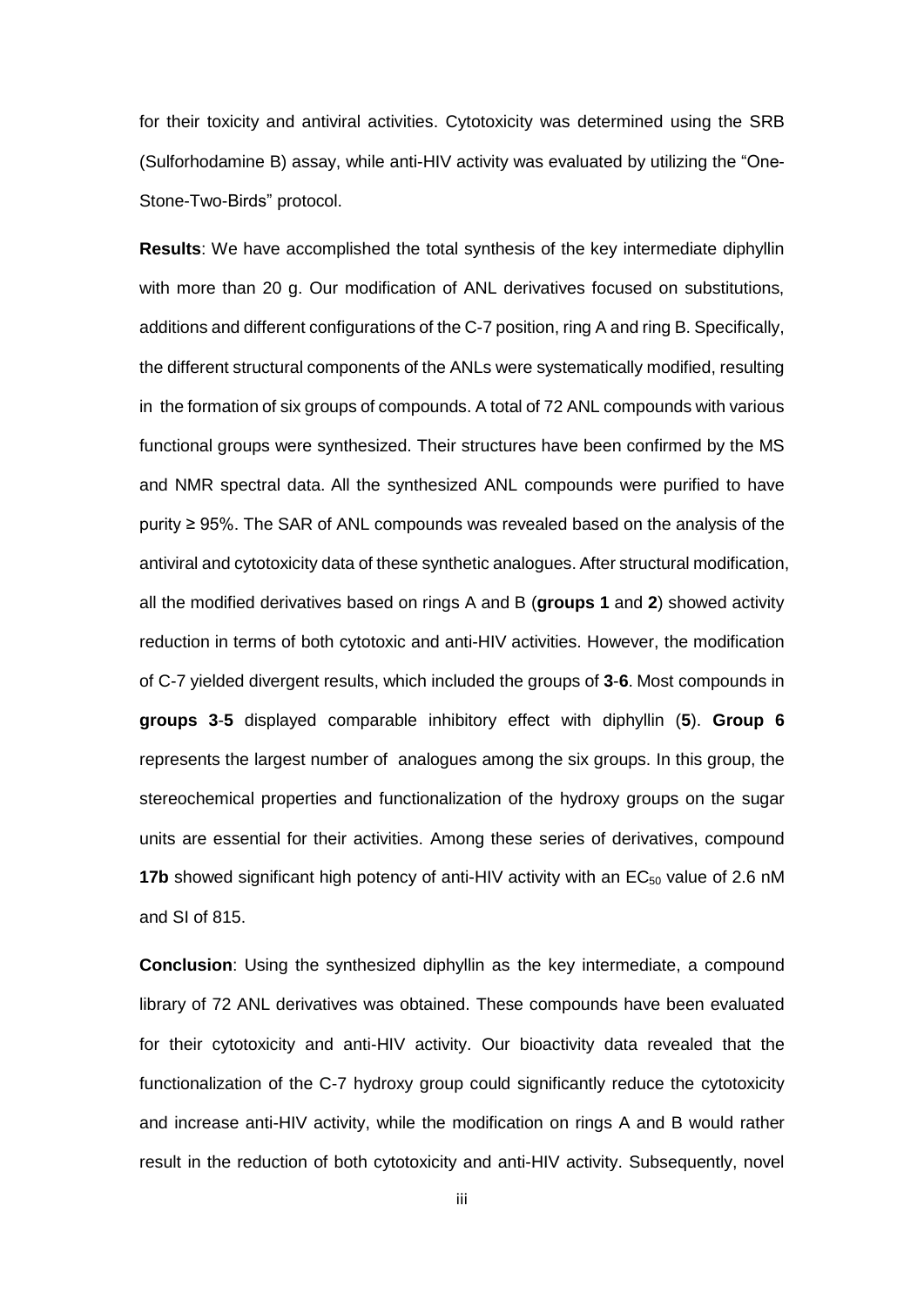diphyllin glycosides containing various sugar moieties were further synthesized. Several of these ANL analogues showed high anti-HIV activity with  $EC_{50}$  values in the nM range and low cytotoxicity (selective indices > 500).

**Future Perspective**: This study clearly suggests ANLs as anti-HIV lead compounds and they have high potential to be developed as therapeutic drugs for the treatment of HIV. To further confirm the antiviral potential of ANLs, live HIV strains including some drug resistant strains should be further investigated. Although our data have shown that the ANL compounds are targeting the viral post-entry stages, their antiviral molecular targets are still unknown. However, since our SAR information has clearly revealed that the substitution of rings A and B are not involve in the antiviral activity for enhancing ANL compounds, the carbon positions in these rings may be explored to link a biotin unit, which can be used as a viable approach to pull down the antiviral target proteins of ANLs. Once the target proteins are identified, molecular docking is then made possible for a rational synthetic design to fine tune the chemical structures of ANLs in order to improve their antiviral properties such as high antiviral activity, low toxicity and enhanced water solubility. A further step to advance ANLs as anti-HIV drugs is the investigation of their drug properties in *in vivo* studies including the assessment of their anti-HIV efficacy in the rhesus model as well as obtaining their pharmacokinetic and safety parameters. These studies will help to provide more evidence about the anti-viral properties of ANLs

iv